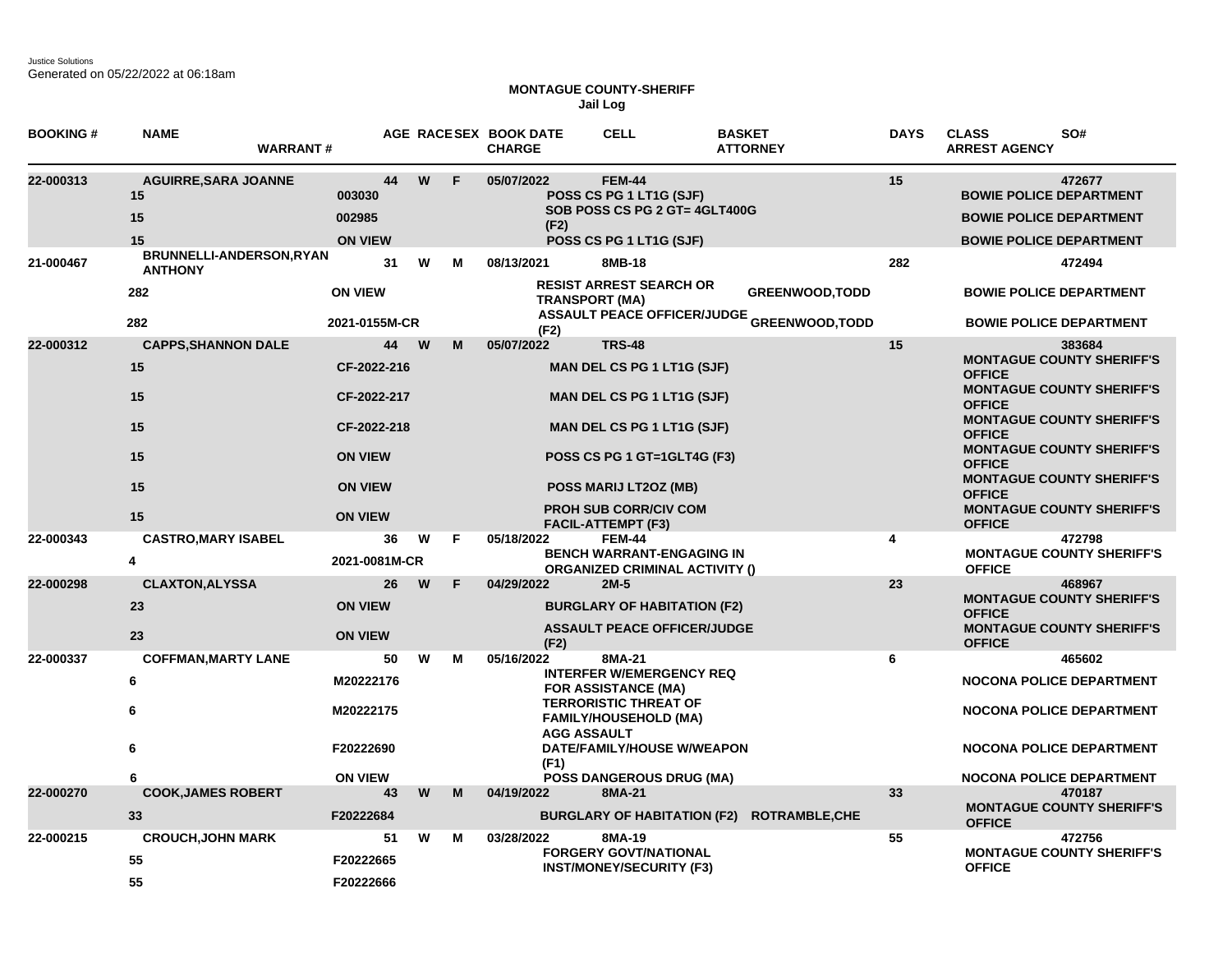|           | 55<br>55                                             | F22-6J4<br>CR22-00138            |   |   | <b>FORGERY GOVT/NATIONAL</b><br><b>INST/MONEY/SECURITY (F3)</b><br><b>FORGERY GOVT/NATIONAL</b><br><b>INST/MONEY/SECURITY (F3)</b><br><b>FORGERY GOVT/NATIONAL</b><br><b>INST/MONEY/SECURITY (F3)</b> |                        |    | <b>MONTAGUE COUNTY SHERIFF'S</b><br><b>OFFICE</b><br><b>MONTAGUE COUNTY SHERIFF'S</b><br><b>OFFICE</b><br><b>MONTAGUE COUNTY SHERIFF'S</b><br><b>OFFICE</b> |
|-----------|------------------------------------------------------|----------------------------------|---|---|-------------------------------------------------------------------------------------------------------------------------------------------------------------------------------------------------------|------------------------|----|-------------------------------------------------------------------------------------------------------------------------------------------------------------|
| 22-000206 | <b>CRUM, DAWSON STEVE</b>                            | 51                               | W | M | 03/25/2022<br>8MB-21                                                                                                                                                                                  |                        | 58 | 384561                                                                                                                                                      |
|           | 58                                                   | 2022-0015M-CR                    |   |   | <b>SURETY OFF BOND -POSS CS PG</b><br>1 GT 1 G LT 4 G (F3)                                                                                                                                            |                        |    | <b>MONTAGUE COUNTY SHERIFF'S</b><br><b>OFFICE</b>                                                                                                           |
| 22-000311 | <b>CUELLAR, JULIO JUANITO</b><br>17                  | 46<br>003031                     | W | М | 05/05/2022<br>8M-14<br>POSS DANGEROUS DRUG (MA)                                                                                                                                                       | <b>ONEY, JEROMIE</b>   | 17 | 384586<br><b>BOWIE POLICE DEPARTMENT</b>                                                                                                                    |
|           | 17                                                   | m20222171                        |   |   | <b>CRIMINAL TRESPASS (MB)</b>                                                                                                                                                                         | <b>ONEY, JEROMIE</b>   |    | <b>MONTAGUE COUNTY SHERIFF'S</b><br><b>OFFICE</b>                                                                                                           |
| 22-000289 | <b>CUNNINGHAM, ROBERT EARL</b>                       | 32 <sub>2</sub>                  | W | M | 04/26/2022<br>8MB-18<br><b>MOTION TO REVOKE ASSAULT</b>                                                                                                                                               |                        | 26 | 419423                                                                                                                                                      |
|           | 26                                                   | 2020-0096-CR                     |   |   | <b>FAM/HOUSE MEM IMPEDE</b><br><b>BREATH/CIRCULAT (F3)</b>                                                                                                                                            | <b>RENFRO, ZACHARY</b> |    | <b>BOWIE POLICE DEPARTMENT</b>                                                                                                                              |
|           | 26                                                   | 2021-0177M-CR                    |   |   | <b>MOTION TO REVOKE POSS CS PG</b><br>$1 <$ $<$ 1G (SJF)                                                                                                                                              |                        |    | <b>BOWIE POLICE DEPARTMENT</b>                                                                                                                              |
| 22-000273 | DIFFENDERFER, JAMEY WADE                             | 40                               | W | М | 04/20/2022<br>8MB-19                                                                                                                                                                                  |                        | 32 | 455440                                                                                                                                                      |
|           | 32                                                   | <b>ON VIEW</b>                   |   |   | MAN DEL CS PG 1 GT=4GLT200G<br>(F1)                                                                                                                                                                   | ROTRAMBLE, CHE         |    | <b>MONTAGUE COUNTY SHERIFF'S</b><br><b>OFFICE</b><br><b>MONTAGUE COUNTY SHERIFF'S</b>                                                                       |
|           | 32                                                   | CM-2022-214                      |   |   | <b>POSS DANGEROUS DRUG (MA)</b>                                                                                                                                                                       | <b>ROTRAMBLE, CHE</b>  |    | <b>OFFICE</b><br><b>MONTAGUE COUNTY SHERIFF'S</b>                                                                                                           |
|           | 32                                                   | CM-2022-213                      |   |   | POSS CS PG 3 LT 28G (MA)                                                                                                                                                                              | <b>ROTRAMBLE, CHE</b>  |    | <b>OFFICE</b>                                                                                                                                               |
|           | 32                                                   | CM-2022-215                      |   |   | POSS MARIJ LT2OZ (MB)                                                                                                                                                                                 | ROTRAMBLE, CHE         |    | <b>MONTAGUE COUNTY SHERIFF'S</b><br><b>OFFICE</b>                                                                                                           |
|           | 32                                                   | <b>ON VIEW</b>                   |   |   | POSS CS PG 1 GT=4GLT200G (F2) ROTRAMBLE, CHE                                                                                                                                                          |                        |    | <b>MONTAGUE COUNTY SHERIFF'S</b><br><b>OFFICE</b>                                                                                                           |
| 22-000203 | <b>DONOHUE, AMBER DISIREE</b><br>60                  | 43<br>2021-0115M-CR              | W | F | <b>FEM-44</b><br>03/23/2022<br>FTA-SOB-POSS CS PG 1 LT1G                                                                                                                                              |                        | 60 | 472286<br><b>MONTAGUE COUNTY SHERIFF'S</b>                                                                                                                  |
| 22-000336 | <b>EDWARDS, STEPHANIE LOUISE</b><br><b>ALEXANDER</b> | 49                               | W | F | (SJF)<br>05/16/2022<br><b>FEM-44</b>                                                                                                                                                                  |                        | 6  | <b>OFFICE</b><br>381798                                                                                                                                     |
|           | 6                                                    | 2013-0003M-CR-1-2                |   |   | <b>ORDER MODIFYING PROBATION</b><br><b>AND SENTENCE (F2)</b>                                                                                                                                          |                        |    | <b>MONTAGUE COUNTY SHERIFF'S</b><br><b>OFFICE</b>                                                                                                           |
| 22-000285 | <b>FRIE, WENDELL</b>                                 | 60                               | W | M | 04/25/2022<br>8MB-19                                                                                                                                                                                  |                        | 27 | 468947                                                                                                                                                      |
|           | 27                                                   | 2014-0021M-CR                    |   |   | <b>MOTION TO REVOKE-POCS PG1</b><br>GT 4G LT 200G (F2)<br><b>EVADING ARREST DET W/PREV</b>                                                                                                            | <b>RENFRO,ZACHARY</b>  |    | <b>MONTAGUE COUNTY SHERIFF'S</b><br><b>OFFICE</b><br><b>MONTAGUE COUNTY SHERIFF'S</b>                                                                       |
|           | 27                                                   | #22-1011                         |   |   | <b>CONVICTION (SJF)</b>                                                                                                                                                                               |                        |    | <b>OFFICE</b>                                                                                                                                               |
| 22-000347 | <b>HANAFIN, DALE EARNHARDT</b>                       | 18                               | W | м | 05/21/2022<br>8MA-18                                                                                                                                                                                  |                        | 1  | 472800                                                                                                                                                      |
|           | 1                                                    | <b>ON VIEW</b>                   |   |   | <b>ASSAULT CAUSES BODILY</b><br><b>INJURY FAMILY MEMBER (MA)</b>                                                                                                                                      |                        |    | <b>BOWIE POLICE DEPARTMENT</b>                                                                                                                              |
| 22-000244 | <b>HAWTHORNE, JAMES MATTHEW</b>                      | 32 <sub>2</sub>                  | W | M | 04/07/2022<br>8M-16                                                                                                                                                                                   |                        | 45 | 417298                                                                                                                                                      |
|           | 45<br>45                                             | <b>ON-VIEW</b><br><b>ON-VIEW</b> |   |   | <b>PUBLIC INTOXICATION (MC)</b><br><b>ESCAPE FROM CUSTODY (MA)</b>                                                                                                                                    | <b>COLE, TIM</b>       |    | NOCONA POLICE DEPARTMENT<br><b>NOCONA POLICE DEPARTMENT</b>                                                                                                 |
|           | 45                                                   | <b>ON-VIEW</b>                   |   |   | <b>RESIST ARREST SEARCH OR</b><br><b>TRANSPORT (MA)</b>                                                                                                                                               | <b>COLE, TIM</b>       |    | <b>NOCONA POLICE DEPARTMENT</b>                                                                                                                             |
|           | 45                                                   | 2017-0169M-CR                    |   |   | <b>MTR COMM SUPERV - BURGLARY</b><br>OF HABITATION (F2)                                                                                                                                               | <b>COLE, TIM</b>       |    | <b>MONTAGUE COUNTY SHERIFF'S</b><br><b>OFFICE</b>                                                                                                           |
|           | 45                                                   | M20222168                        |   |   | <b>ASSAULT AGAINST ELDERLY OR</b><br><b>DISABLED INDIVIDUAL (MA)</b>                                                                                                                                  |                        |    | <b>MONTAGUE COUNTY SHERIFF'S</b><br><b>OFFICE</b>                                                                                                           |
|           | 45                                                   | F20222680                        |   |   | <b>AGG ASSAULT CAUSES SERIOUS COLE, TIM</b><br><b>BODILY INJ (F2)</b>                                                                                                                                 |                        |    | <b>MONTAGUE COUNTY SHERIFF'S</b><br><b>OFFICE</b>                                                                                                           |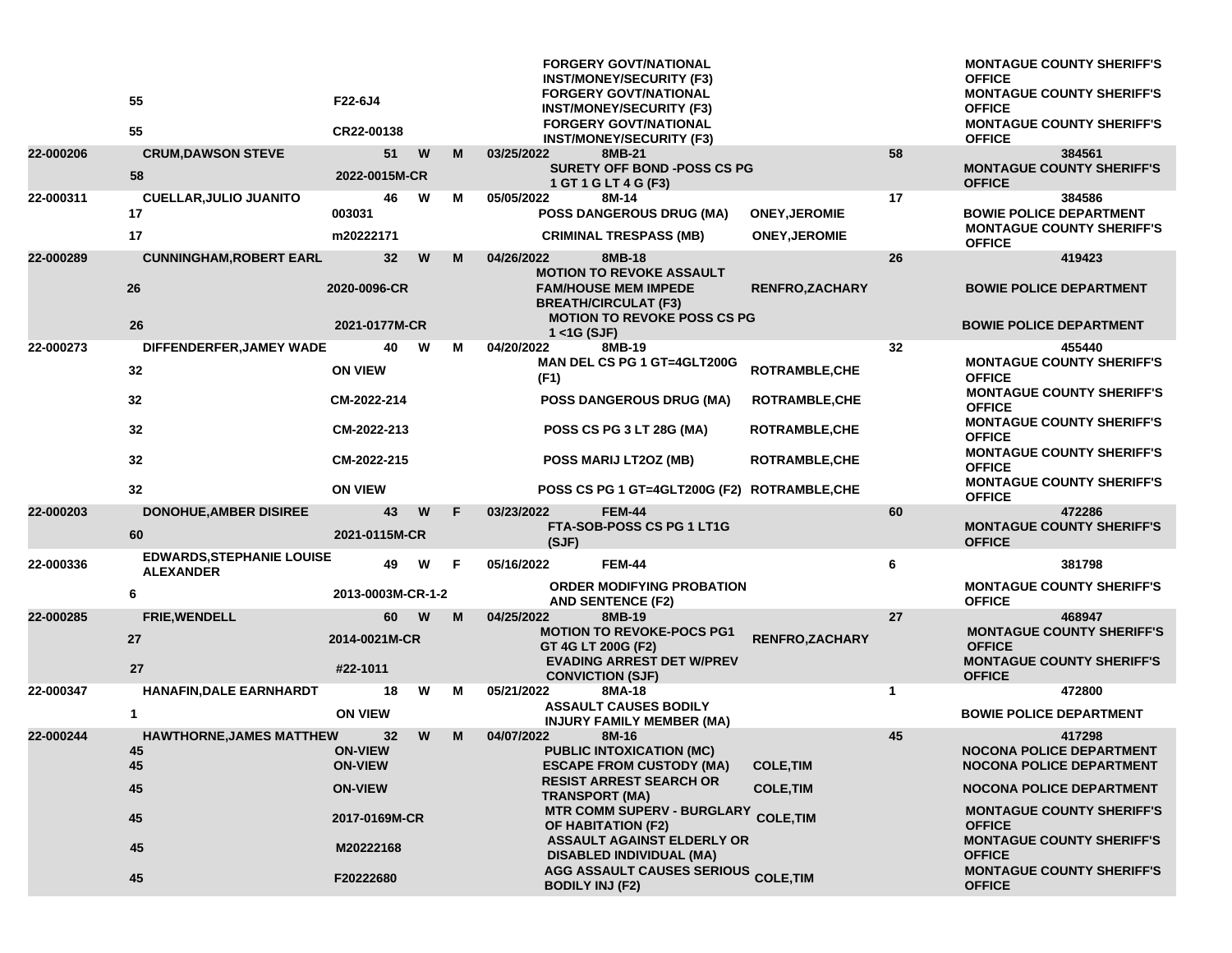|           | 45<br>45                      | M20222169<br>2017-0171M-CR |    |   |   | SURETY OFF BOND - DLWI W/ PREV<br><b>CONVICTION/SUSPENSION W/O</b><br><b>FINANCIAL RESPONSIBILTY (MB)</b><br><b>MTR - BURGLARY OF HABITATION</b> |                      |     | <b>MONTAGUE COUNTY SHERIFF'S</b><br><b>OFFICE</b><br><b>MONTAGUE COUNTY SHERIFF'S</b> |
|-----------|-------------------------------|----------------------------|----|---|---|--------------------------------------------------------------------------------------------------------------------------------------------------|----------------------|-----|---------------------------------------------------------------------------------------|
| 21-000295 | HERNANDEZ, OSCAR ALFREDO      |                            | 26 | н | м | (F2)<br>05/21/2021<br>$1M-47$                                                                                                                    |                      | 366 | <b>OFFICE</b><br>469754                                                               |
|           | 366                           | F2021568                   |    |   |   | <b>SOB - SEXUAL ASSAULT IN</b><br><b>DISASTER AREA (F1)</b>                                                                                      | <b>ODOM,LANHON</b>   |     | <b>TEXAS DEPARTMENT OF PUBLIC</b><br><b>SAF</b>                                       |
|           | 366                           | PRL2105000127              |    |   |   | ICE HOLD ()                                                                                                                                      | <b>ODOM,LANHON</b>   |     | <b>TEXAS DEPARTMENT OF PUBLIC</b><br><b>SAF</b>                                       |
| 22-000338 | <b>HILL, JOHN CHRISTOPHER</b> |                            | 37 | W | M | 8MA-18<br>05/17/2022                                                                                                                             |                      | 5   | 387392                                                                                |
|           | ${\bf 5}$                     | <b>ON-VIEW</b>             |    |   |   | <b>IMPERSONATE PUBLIC SERVANT</b><br>(F3)                                                                                                        |                      |     | <b>BOWIE POLICE DEPARTMENT</b>                                                        |
| 22-000145 | <b>HILLIARD, DAVID BURNS</b>  |                            | 60 | W | м | 02/28/2022<br>8MA-19                                                                                                                             |                      | 83  | 387350                                                                                |
|           | 83                            | 2021-0122M-CR              |    |   |   | <b>FAILURE TO APPEAR-BURG OF</b><br>HAB (SJF)                                                                                                    |                      |     | <b>MONTAGUE COUNTY SHERIFF'S</b><br><b>OFFICE</b>                                     |
|           | 83                            | 17943-01                   |    |   |   | <b>PUBLIC INTOX (MC)</b>                                                                                                                         |                      |     | <b>MONTAGUE COUNTY SHERIFF'S</b><br><b>OFFICE</b>                                     |
| 22-000279 | <b>HOGUE, MASON EDWIN</b>     |                            | 29 | W | M | 04/21/2022<br>8MB-19                                                                                                                             |                      | 31  | 472781                                                                                |
|           | 31                            | <b>ON-VIEW</b>             |    |   |   | <b>FAIL TO IDENTIFY GIVING</b><br><b>FALSE/FICTITIOUS INFO (MB)</b>                                                                              | YANDELL, TRAVIS      |     | <b>BOWIE POLICE DEPARTMENT</b>                                                        |
|           | 31                            | <b>ON-VIEW</b>             |    |   |   | UNAUTH USE OF VEHICLE (SJF)                                                                                                                      | YANDELL, TRAVIS      |     | <b>BOWIE POLICE DEPARTMENT</b>                                                        |
|           | 31                            | <b>ON-VIEW</b>             |    |   |   | <b>POSSESSION OF DRUG</b><br><b>PARAPHERNALIA - CLASS C (MC)</b>                                                                                 |                      |     | <b>BOWIE POLICE DEPARTMENT</b>                                                        |
|           | 31                            | 01-164411                  |    |   |   | THEFT PROP GT=\$2,500LT\$30K<br>(SJF)                                                                                                            | YANDELL, TRAVIS      |     | <b>BOWIE POLICE DEPARTMENT</b>                                                        |
|           | 31                            | 01-164567                  |    |   |   | <b>CREDIT CARD OR DEBIT CARD</b><br><b>ABUSE (SJF)</b>                                                                                           | YANDELL, TRAVIS      |     | <b>BOWIE POLICE DEPARTMENT</b>                                                        |
|           | 31                            | 01-164719                  |    |   |   | <b>BURGLARY OF VEHICLE (MA)</b>                                                                                                                  |                      |     | <b>BOWIE POLICE DEPARTMENT</b>                                                        |
|           | 31                            | 003025                     |    |   |   | POSS CS PG 1 LT1G (SJF)<br>THEFT PROP GT=\$2,500LT\$30K                                                                                          | YANDELL, TRAVIS      |     | <b>BOWIE POLICE DEPARTMENT</b>                                                        |
|           | 31                            | 01-164824                  |    |   |   | (SJF)                                                                                                                                            |                      |     | <b>BOWIE POLICE DEPARTMENT</b>                                                        |
|           | 31<br>31                      | 01-164876<br>W-2022-00049  |    |   |   | UNAUTH USE OF VEHICLE (SJF) YANDELL, TRAVIS<br>THEFT PROP GT=\$30KLT\$150K (F3)                                                                  |                      |     | <b>BOWIE POLICE DEPARTMENT</b><br><b>BOWIE POLICE DEPARTMENT</b>                      |
| 22-000258 | <b>HUNEKE, JIMMY LEE</b>      |                            | 25 | W | М | 04/14/2022<br>8M-14                                                                                                                              |                      | 38  | 469445                                                                                |
|           | 38                            | CF-2022-189                |    |   |   | POSS OR PROMOTION OF CHILD<br>PORNOGRAPHY (F3)                                                                                                   |                      |     | <b>MONTAGUE COUNTY SHERIFF'S</b><br><b>OFFICE</b>                                     |
|           | 38                            | CF-2022-190                |    |   |   | POSS OR PROMOTION OF CHILD<br><b>PORNOGRAPHY (F2)</b>                                                                                            |                      |     | <b>MONTAGUE COUNTY SHERIFF'S</b><br><b>OFFICE</b>                                     |
|           | 38                            | CF-2022-191                |    |   |   | POSS OR PROMOTION OF CHILD<br><b>PORNOGRAPHY (F3)</b>                                                                                            |                      |     | <b>MONTAGUE COUNTY SHERIFF'S</b><br><b>OFFICE</b>                                     |
|           | 38                            | CF-2022-192                |    |   |   | <b>POSS OR PROMOTION OF CHILD</b><br><b>PORNOGRAPHY (F2)</b>                                                                                     |                      |     | <b>MONTAGUE COUNTY SHERIFF'S</b><br><b>OFFICE</b>                                     |
|           | 38                            | CF-2022-193                |    |   |   | POSS OR PROMOTION OF CHILD<br>PORNOGRAPHY (F3)                                                                                                   |                      |     | <b>MONTAGUE COUNTY SHERIFF'S</b><br><b>OFFICE</b>                                     |
|           | 38                            | CF-2022-194                |    |   |   | POSS OR PROMOTION OF CHILD<br><b>PORNOGRAPHY (F3)</b>                                                                                            |                      |     | <b>MONTAGUE COUNTY SHERIFF'S</b><br><b>OFFICE</b>                                     |
| 22-000330 | <b>KENT, WILLIAM EARL JR</b>  |                            | 57 | W | M | 05/13/2022<br>8MB-18                                                                                                                             |                      | 9   | 431270                                                                                |
|           | 9                             | <b>ON VIEW</b>             |    |   |   | INJURY CHILD/ELDERLY/DISABLE<br>W/INT BODILY INJ (F3)                                                                                            |                      |     | <b>MONTAGUE COUNTY SHERIFF'S</b><br><b>OFFICE</b>                                     |
| 22-000303 | KIMBRELL, ZACHARY TAYLUR      |                            | 26 | W | М | 05/03/2022<br>8MB-18<br><b>MOTION TO REVOKE COMMUNITY</b>                                                                                        |                      | 19  | 470826                                                                                |
|           | 19                            | 2017-0055M-CR              |    |   |   | <b>SUPERVISION BURGLARY OF</b><br><b>HABITION (F2)</b>                                                                                           | <b>POWERS, BRIAN</b> |     | <b>CLAY COUNTY</b>                                                                    |
|           | 19                            | 2018-0080M-CR              |    |   |   | MOTION TO REVOKE COMMUNITY POWERS, BRIAN<br><b>SUPERVISION POSS MARIJ GT2</b>                                                                    |                      |     | <b>CLAY COUNTY</b>                                                                    |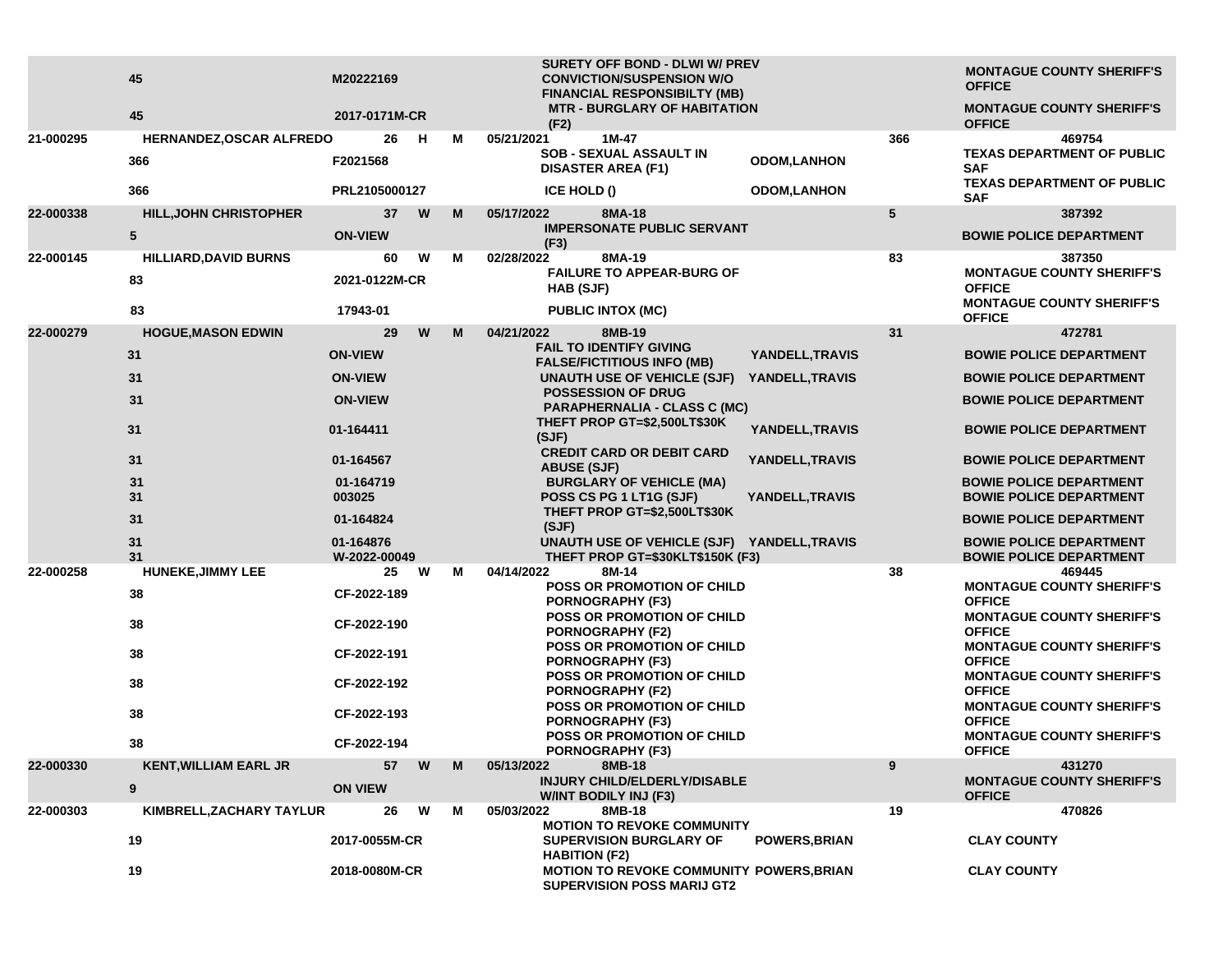|           | 19                               | CJ-2022-240-D        |      |    | (SJF)                              | <b>OZLT=4OZ DRUG FREE ZONE</b><br><b>CRIMINAL MISCHIEF</b>                                                  |                        |     | <b>MONTAGUE COUNTY SHERIFF'S</b>                                                      |
|-----------|----------------------------------|----------------------|------|----|------------------------------------|-------------------------------------------------------------------------------------------------------------|------------------------|-----|---------------------------------------------------------------------------------------|
| 22-000212 | <b>KNOWLES, THOMAS MYRON</b>     | 34                   | W    | M  | 03/26/2022                         | GT=\$100LT\$750 (MB)<br>8MB-21                                                                              |                        | 57  | <b>OFFICE</b><br>423250                                                               |
|           | 57                               | <b>ON VIEW</b>       |      |    | (F2)                               | <b>MAN DEL CS PG 1 GT=1GLT4G</b>                                                                            | <b>RENFRO,ZACHARY</b>  |     | <b>MONTAGUE COUNTY SHERIFF'S</b><br><b>OFFICE</b>                                     |
|           | 57                               | <b>ON VIEW</b>       |      |    | <b>TRANSPORT (MA)</b>              | <b>RESIST ARREST SEARCH OR</b>                                                                              | <b>RENFRO, ZACHARY</b> |     | <b>MONTAGUE COUNTY SHERIFF'S</b><br><b>OFFICE</b><br><b>MONTAGUE COUNTY SHERIFF'S</b> |
|           | 57                               | 1707344D             |      |    |                                    | <b>POSS CS PG 1/1-B LT 1G (SJF)</b>                                                                         |                        |     | <b>OFFICE</b>                                                                         |
|           | 57                               | F20222675            |      |    |                                    | <b>FAIL TO COMPLY SEX OFF DUTY</b><br>TO REG LIFE/90 DAY (F2)                                               | RENFRO, ZACHARY,       |     | <b>MONTAGUE COUNTY SHERIFF'S</b><br><b>OFFICE</b>                                     |
| 22-000299 | <b>LEE, CLINTON GLEN</b>         | 41                   | W    | м  | 04/29/2022                         | 8MB-21                                                                                                      |                        | 23  | 470666                                                                                |
|           | 23                               | 2021-0186M-CR        |      |    |                                    | MTP-POSS CS PG 1 LT1G (SJF)                                                                                 | <b>COLE.TIM</b>        |     | <b>MONTAGUE COUNTY SHERIFF'S</b><br><b>OFFICE</b><br><b>MONTAGUE COUNTY SHERIFF'S</b> |
|           | 23                               | 21-066               |      |    |                                    | DRIVING W/LIC INV - ODBF (MB)                                                                               |                        |     | <b>OFFICE</b><br><b>MONTAGUE COUNTY SHERIFF'S</b>                                     |
|           | 23                               | M20222178            |      |    |                                    | <b>SOB /ASSAULY CAUSES BODILY</b><br>INJ/ FAM MMEMBER (MA)                                                  |                        |     | <b>OFFICE</b>                                                                         |
| 22-000254 | <b>LIRA, MIGUEL ANGEL</b>        | 38                   | н    | М  | 04/14/2022<br><b>MTR COMMUNITY</b> | <b>TRS-48</b>                                                                                               |                        | 38  | 469884                                                                                |
|           | 38                               | 2021-0013M-CR        |      |    | (SJF)                              | SUPERVISION-POSS CS PG 1 LT1G YANDELL, TRAVIS                                                               |                        |     | <b>MONTAGUE COUNTY SHERIFF'S</b><br><b>OFFICE</b>                                     |
|           | 38                               | 13282-01             |      |    |                                    | <b>POSSESSION OF DRUG</b><br><b>PARAPHERNALIA - CLASS C (MC)</b>                                            |                        |     | <b>MONTAGUE COUNTY SHERIFF'S</b><br><b>OFFICE</b>                                     |
|           | 38                               | CM-2021-205          |      |    |                                    | S.O.B. / THEFT PROP<br>GT=\$750LT\$2,500 (MA)                                                               |                        |     | <b>MONTAGUE COUNTY SHERIFF'S</b><br><b>OFFICE</b>                                     |
| 22-000291 | <b>LOWERY, MELISSA LYNN</b>      | 41                   | W    | F. | 04/27/2022                         | <b>FEM-43</b>                                                                                               |                        | 25  | 469767                                                                                |
|           | 25                               | 0500067095           |      |    | <b>BURNING (MC)</b>                | <b>CAPIAS - UNAUTHORIZED</b><br><b>CAPIAS - UNAUTHORIZED</b>                                                |                        |     | <b>BOWIE POLICE DEPARTMENT</b>                                                        |
|           | 25                               | 0500066851           |      |    | <b>BURNING (MC)</b>                |                                                                                                             |                        |     | <b>BOWIE POLICE DEPARTMENT</b>                                                        |
|           | 25<br>25                         | 0500067332<br>003021 |      |    | <b>ARSON (F2)</b>                  | <b>UNAUTHORIZED BURNING (MC)</b>                                                                            | <b>JORDAN, COLLIN</b>  |     | <b>BOWIE POLICE DEPARTMENT</b><br><b>BOWIE POLICE DEPARTMENT</b>                      |
| 22-000228 | <b>MINYARD, RICHARD LAWRENCE</b> | 29                   | W    | M  | 04/01/2022                         | 8MB-19                                                                                                      |                        | 51  | 472381                                                                                |
|           | 51                               | 2021-0200M-CR        |      |    | (F3)                               | FTA - POSS CS PG 1 GT=1GLT4G                                                                                | <b>ALLEN, LAUREN</b>   |     | <b>MONTAGUE COUNTY SHERIFF'S</b><br><b>OFFICE</b>                                     |
| 22-000022 | <b>NEISS, JERRY ALAN</b>         | 35                   | W    | м  | 01/12/2022                         | 1M-46<br>FAIL TO COMPLY SEX OFF DUTY                                                                        |                        | 130 | 464970<br><b>MONTAGUE COUNTY SHERIFF'S</b>                                            |
|           | 130                              | F20212625            |      |    |                                    | TO REG LIFE/ANNUAL (F3)                                                                                     | <b>JORDAN, COLLIN</b>  |     | <b>OFFICE</b>                                                                         |
| 22-000216 | <b>NEWSOME, SONIA DANN</b>       | 46                   | W    | F  | 03/28/2022                         | <b>FEM-43</b>                                                                                               |                        | 55  | 472757                                                                                |
|           | 55                               | F20222667            |      |    |                                    | <b>FORGERY GOVT/NATIONAL</b><br><b>INST/MONEY/SECURITY (F3)</b>                                             | <b>MARSH, LEE ANN</b>  |     | <b>MONTAGUE COUNTY SHERIFF'S</b><br><b>OFFICE</b>                                     |
|           | 55                               | F20222668            |      |    |                                    | <b>FORGERY GOVT/NATIONAL</b><br><b>INST/MONEY/SECURITY (F3)</b>                                             | Marsh, Lee Ann         |     | <b>MONTAGUE COUNTY SHERIFF'S</b><br><b>OFFICE</b>                                     |
| 22-000243 | <b>OWENS, ANGELA MICHELLE</b>    | 37                   | W    | F  | 04/06/2022                         | <b>FEM-44</b><br><b>FAILURE TO APPEAR DECLARING</b>                                                         |                        | 46  | 458568                                                                                |
|           | 46                               | 2021-0040M-CR        |      |    |                                    | <b>BOND INSUFFICIENT UNAUTH USEROTRAMBLE, CHE</b><br>OF VEHICLE (SJF)<br><b>FAILURE TO APPEAR-DECLARING</b> |                        |     | <b>MONTAGUE COUNTY SHERIFF'S</b><br><b>OFFICE</b>                                     |
|           | 46                               | 2021-0067M-CR        |      |    |                                    | <b>BOND INSUFFICIENT- POSS CS PG ROTRAMBLE, CHE</b><br>1 LT 1 G DRUG FREE ZONE (F3)                         |                        |     | <b>MONTAGUE COUNTY SHERIFF'S</b><br><b>OFFICE</b>                                     |
|           | 46                               | 2021FW003085         |      |    |                                    | POSS CS PG 1 GT=1GLT4G (F3)                                                                                 | <b>CUMMINGS, ERICK</b> |     | <b>MONTAGUE COUNTY SHERIFF'S</b><br><b>OFFICE</b>                                     |
| 21-000266 | <b>SANDERS, LANE JOSEPH</b>      |                      | 25 W | M  | 05/07/2021                         | 8M-14                                                                                                       |                        | 380 | 471332                                                                                |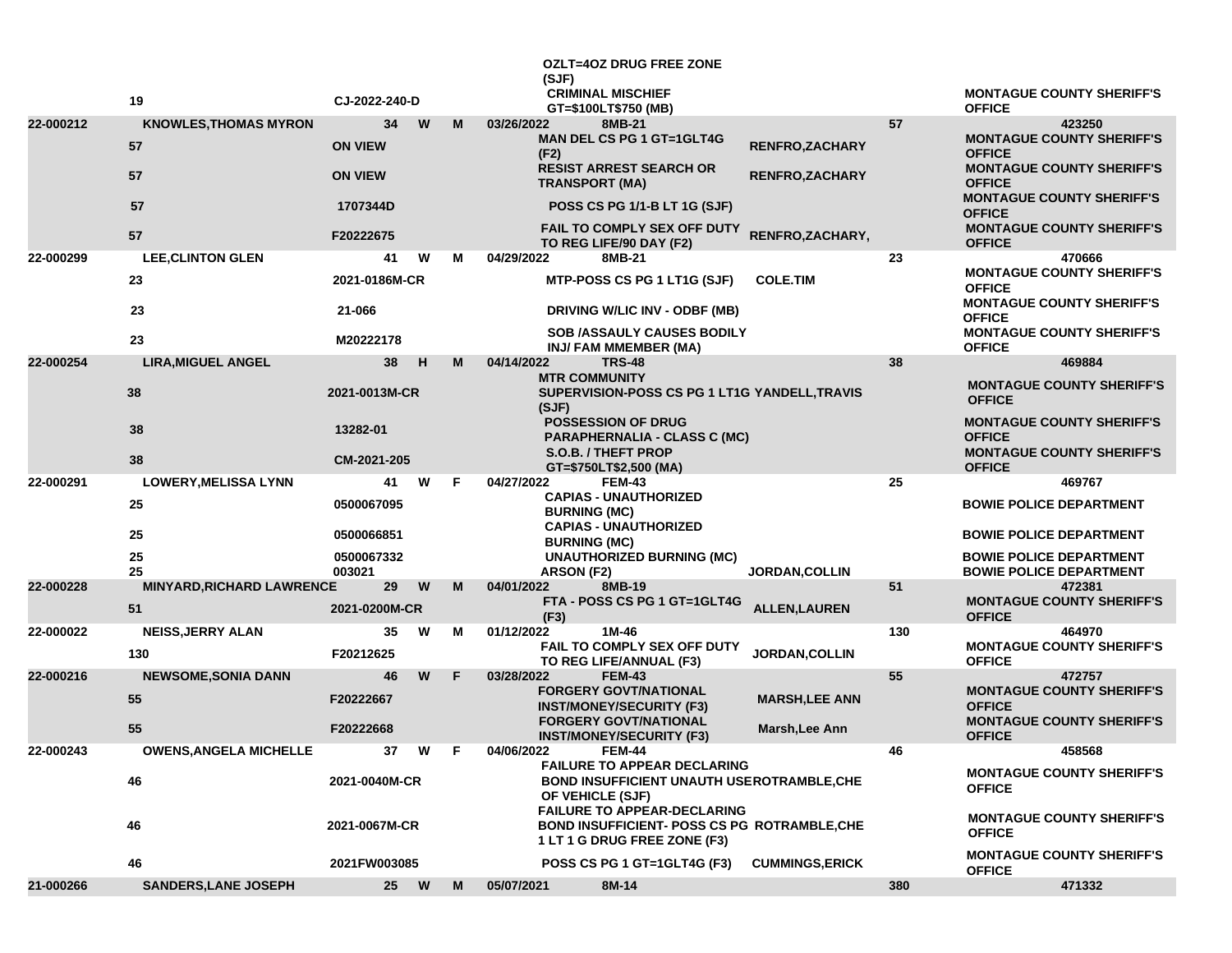|           | 380<br>380<br>380                      | 2020-0133M-CR<br>2020-0134M-CR<br><b>ON VIEW</b> |    | <b>MTP - POSS CS PG 1</b><br>GT=4GLT200G (F2)<br><b>MTP - EVADING ARREST</b><br><b>DETENTION W/VEH OR</b><br><b>WATERCRAFT (SJF)</b><br><b>RESIST ARREST SEARCH OR</b> | <b>WILLIAMS, ROGER</b><br>Williams, Roger<br>Williams, Roger |                | <b>BOWIE POLICE DEPARTMENT</b><br><b>BOWIE POLICE DEPARTMENT</b><br><b>BOWIE POLICE DEPARTMENT</b> |
|-----------|----------------------------------------|--------------------------------------------------|----|------------------------------------------------------------------------------------------------------------------------------------------------------------------------|--------------------------------------------------------------|----------------|----------------------------------------------------------------------------------------------------|
| 22-000257 | <b>SNIDER, KENNETH CHARLES</b>         | W<br>44                                          | м  | <b>TRANSPORT (MA)</b><br>04/14/2022<br>8MA-19                                                                                                                          |                                                              | 38             | 392980                                                                                             |
|           | 38                                     | 2018-0219M-CR                                    |    | MTR - POSS CS PG 1 LT1G (SJF)                                                                                                                                          | <b>RENFRO,ZACHARY</b>                                        |                | <b>MONTAGUE COUNTY SHERIFF'S</b><br><b>OFFICE</b>                                                  |
|           | 38                                     | 003020                                           |    | <b>SOB-POSS MARIJ LT2OZ (MB)</b>                                                                                                                                       | <b>RENFRO, ZACHARY</b>                                       |                | <b>MONTAGUE COUNTY SHERIFF'S</b><br><b>OFFICE</b>                                                  |
|           | 38                                     | <b>ON VIEW</b>                                   |    | POSS CS PG 1 LT1G DRUG FREE<br>ZONE (F3)                                                                                                                               | RENFRO, ZACHARY                                              |                | <b>MONTAGUE COUNTY SHERIFF'S</b><br><b>OFFICE</b>                                                  |
|           | 38                                     | <b>ON VIEW</b>                                   |    | DRIVING W/LIC INV W/PREV<br><b>CONV/SUSP/W/O FIN RES (MB)</b>                                                                                                          |                                                              |                | <b>MONTAGUE COUNTY SHERIFF'S</b><br><b>OFFICE</b>                                                  |
| 22-000026 | <b>STEWART, SILVER SHADOW</b>          | 25<br>W                                          | M  | 01/14/2022<br><b>TRS-48</b>                                                                                                                                            |                                                              | 128            | 469271                                                                                             |
|           | 128                                    | <b>ON VIEW</b>                                   |    | <b>MAN DEL CS PG 2 OR 2-A</b><br>GT=4GLT400G (F1)                                                                                                                      | <b>JORDAN, COLLIN</b>                                        |                | <b>MONTAGUE COUNTY SHERIFF'S</b><br><b>OFFICE</b>                                                  |
|           | 128                                    | <b>ON VIEW</b>                                   |    | POSS MARIJ GT4OZLT=5LBS (SJF) JORDAN, COLLIN                                                                                                                           |                                                              |                | <b>MONTAGUE COUNTY SHERIFF'S</b><br><b>OFFICE</b>                                                  |
|           | 128                                    | <b>ON VIEW</b>                                   |    | THEFT PROP GT=\$2,500LT\$30K<br>(SJF)                                                                                                                                  | JORDAN, COLIN                                                |                | <b>MONTAGUE COUNTY SHERIFF'S</b><br><b>OFFICE</b>                                                  |
|           | 128                                    | <b>ON VIEW</b>                                   |    | <b>MAN DEL CS PG 1 GT=1GLT4G</b><br>(F2)                                                                                                                               | JORDAN, COLLIN                                               |                | <b>MONTAGUE COUNTY SHERIFF'S</b><br><b>OFFICE</b>                                                  |
|           | 128                                    | <b>ON VIEW</b>                                   |    | <b>IMPERSONATE PUBLIC SERVANT</b><br>(F3)                                                                                                                              | JORDAN, COLLIN                                               |                | <b>MONTAGUE COUNTY SHERIFF'S</b><br><b>OFFICE</b>                                                  |
|           | 128                                    | 2021-0001M-CR                                    |    | <b>MOTION TO PROCEED W/ ADJ</b><br>GUILT-POSS CS PG1<1G (SJF)                                                                                                          |                                                              |                | <b>MONTAGUE COUNTY SHERIFF'S</b><br><b>OFFICE</b>                                                  |
|           | 128                                    | M20222151                                        |    | <b>BURGLARY OF VEHICLE (MA)</b>                                                                                                                                        | <b>JORDAN, COLLIN</b>                                        |                | <b>MONTAGUE COUNTY SHERIFF'S</b><br><b>OFFICE</b>                                                  |
| 22-000310 | STRICKLAND, SHELLEE RENA               | W<br>47                                          | F. | <b>FEM-43</b><br>05/05/2022<br><b>FAILURE TO APPEAR DECLARING</b>                                                                                                      |                                                              | 17             | 472282                                                                                             |
|           | 17                                     | 2021-0129M-CR                                    |    | <b>BOND INSUFFICIENT- POSS CS PG YANDELL, TRAVIS</b><br>1 LT 1 G (SJF)                                                                                                 |                                                              |                | <b>MONTAGUE COUNTY SHERIFF'S</b><br><b>OFFICE</b>                                                  |
|           | 17                                     | M20222174                                        |    | <b>SURETY OFF BOND - POSS MARIJ</b><br>LT 20Z (MB)                                                                                                                     |                                                              |                | <b>MONTAGUE COUNTY SHERIFF'S</b><br><b>OFFICE</b>                                                  |
| 22-000342 | <b>THOMAS, CASSANDRA MERCEDES</b>      | 32 <sub>2</sub><br>W                             | F  | 05/18/2022<br><b>FEM-43</b><br><b>MTP-PROH SUBSTANCE/ITEM IN</b>                                                                                                       |                                                              | 4              | 471034<br><b>MONTAGUE COUNTY SHERIFF'S</b>                                                         |
|           | 4                                      | 2021-0152M-CR                                    |    | <b>CORR/CIV COM FACILITY (F3)</b><br>POSS CS PG 1 LT1G DRUG FREE                                                                                                       |                                                              |                | <b>OFFICE</b>                                                                                      |
|           | 4                                      | 000000                                           |    | ZONE (F3)                                                                                                                                                              |                                                              |                |                                                                                                    |
| 22-000334 | <b>TOWERY, CHRISTOPHER JAMES</b><br>7  | 45<br>W<br><b>ON VEIW</b>                        | м  | 05/15/2022<br><b>SEG-23</b><br><b>UNAUTH USE OF VEHICLE (SJF)</b>                                                                                                      |                                                              | $\overline{7}$ | 469602<br><b>NOCONA POLICE DEPARTMENT</b>                                                          |
| 22-000287 | <b>WHITFIELD, DON LEE</b><br>27        | W<br>20<br>2020-0162M-CR                         | M  | 04/25/2022<br>8MA-18<br><b>JUDGMENT-ASSAULT PUBLIC</b>                                                                                                                 |                                                              | 27             | 472260<br><b>MONTAGUE COUNTY SHERIFF'S</b>                                                         |
| 22-000318 |                                        | W<br>41                                          | м  | <b>SERVANT (F3)</b><br>05/09/2022<br>8MA-19                                                                                                                            |                                                              | 13             | <b>OFFICE</b><br>463595                                                                            |
|           | <b>WHITFIELD, WELDON WILLIAM</b><br>13 | 0500066023                                       |    | <b>FAILURE TO APPEAR (MC)</b>                                                                                                                                          |                                                              |                | <b>MONTAGUE COUNTY SHERIFF'S</b><br><b>OFFICE</b>                                                  |
|           | 13                                     | 0500065915                                       |    | <b>POSSESSION OF DRUG</b><br><b>PARAPHERNALIA - CLASS C (MC)</b>                                                                                                       |                                                              |                | <b>MONTAGUE COUNTY SHERIFF'S</b><br><b>OFFICE</b>                                                  |
|           | 13                                     | <b>ON-VIEW</b>                                   |    | POSS CS PG 1 GT=4GLT200G DFZ BARBER, WELDON<br>(F2)                                                                                                                    |                                                              |                | <b>MONTAGUE COUNTY SHERIFF'S</b><br><b>OFFICE</b>                                                  |
|           | 13                                     | <b>ON-VIEW</b>                                   |    | <b>TAMPER/FABRICATE PHYS EVID</b><br><b>W/INTENT TO IMPAIR (F3)</b>                                                                                                    | <b>BARBER, BRUCE</b>                                         |                | <b>MONTAGUE COUNTY SHERIFF'S</b><br><b>OFFICE</b>                                                  |